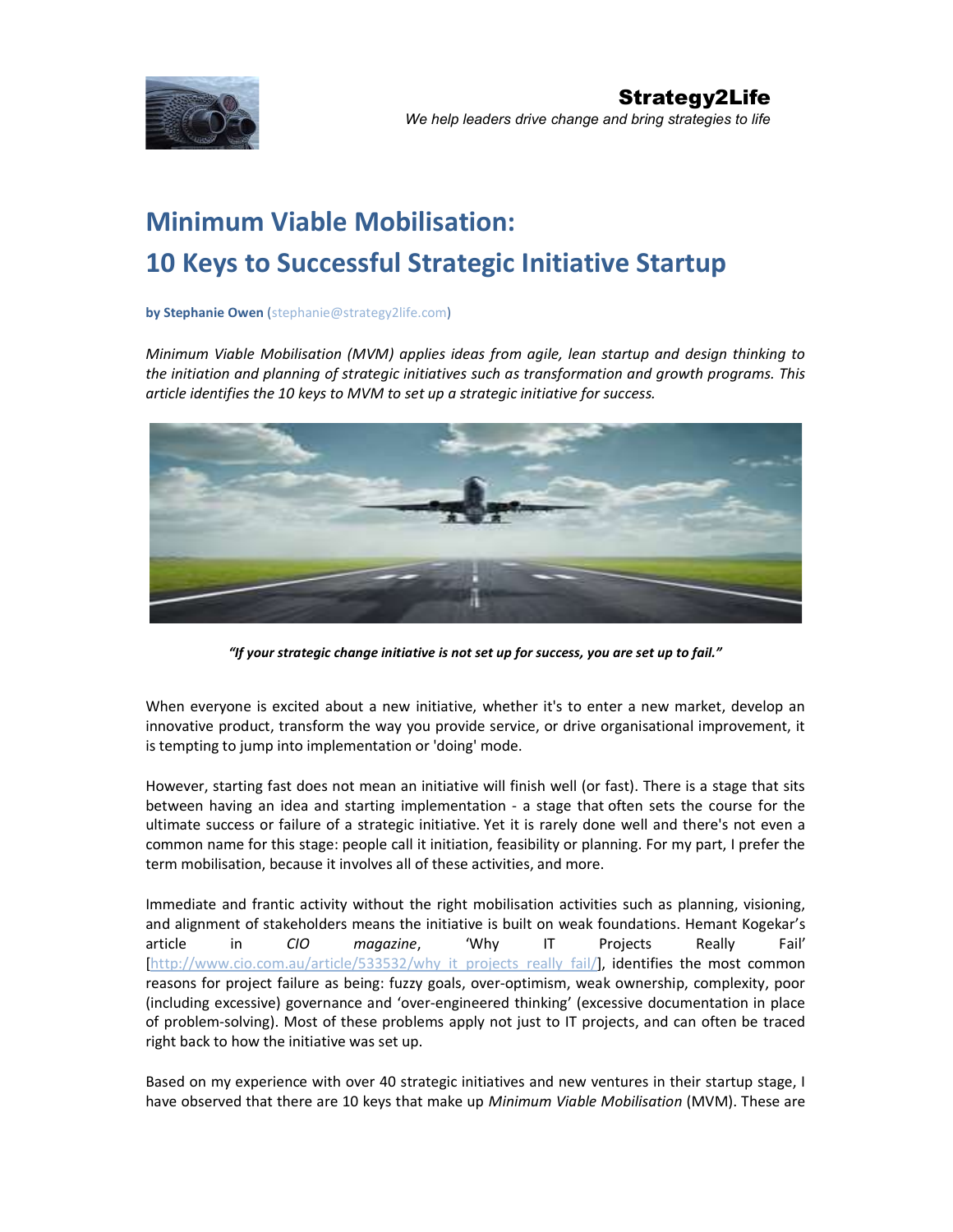the really important things that help set up a strategic initiative for success. But they must also be kept minimal in order to move quickly to execution, thereby facilitating iteration based on feedback and learning. Rapid experimentation and learning are the core ideas behind design thinking, agile, and lean startup.

The 10 keys to Minimum Viable Mobilisation for a strategic initiative are outlined below, grouped simply and logically based on the questions that they help answer, namely:

- 1. What are you trying to achieve, and why?
- 2. Who do you need on board?
- 3. How will you deliver?

# 1. What are you trying to achieve, and why?

# (i) What is your clear and compelling case for change?

The first job is to define what you are trying to achieve: what needs to change – the new product, channel, market, way of doing things. Sometimes called a 'burning platform', the case for change is built on the pain associated with the current situation. It stands to reason that the worse the current pain (read 'inconvenience', 'high cost', 'inefficiency', etc.), the more people (eg, your customers, staff, or leadership team) are motivated to change. During the startup phase of a strategic initiative, hard data and human stories need to be gathered in order to help leaders articulate the reason for change in a clear and compelling manner.

# (ii) What are the costs and benefits of the venture?

Costs and benefits may be financial or non-financial, and non-financial benefits may be tangible or intangible. It is essential to have a clear view of all of these, whether the strategic initiative is approved on the basis of financial benefits or not. For some ventures, for example if the strategic initiative is of sufficient size to be a potential cash drain, it may be important to understand the cash burn rate as well.

# 2. Who do you need on board?

## (i) Who is the accountable owner?

This needs to be the person who will benefit most from the results of the strategic initiative, and typically is the funder of the initiative. By definition, most strategic initiatives will need to be owned by the CEO or the head of a business unit or division. If the appropriate owner is too busy to play the role of the leader driving the change, then perhaps the organisation is attempting to do too much. The accountable executive is the person who needs to speak for the initiative to various stakeholders, and is the arbiter when conflicts arise (typically over resources). Without a clear accountable owner, initiatives flounder from insufficient funding/resourcing, unclear vision, and lack of stakeholder alignment, which feeds confusion and resistance.

# (ii) Have we built a critical mass of key supporters?

Besides the owner, a number of people are needed to form a 'guiding coalition', a term popularised by John Kotter in a seminal article 'Leading Change: Why Transformation Efforts Fail' [https://hbr.org/2007/01/leading-change-why-transformation-efforts-fail]. Most strategic initiatives will need the efforts of multiple functions and divisions, and even multiple organisations. Without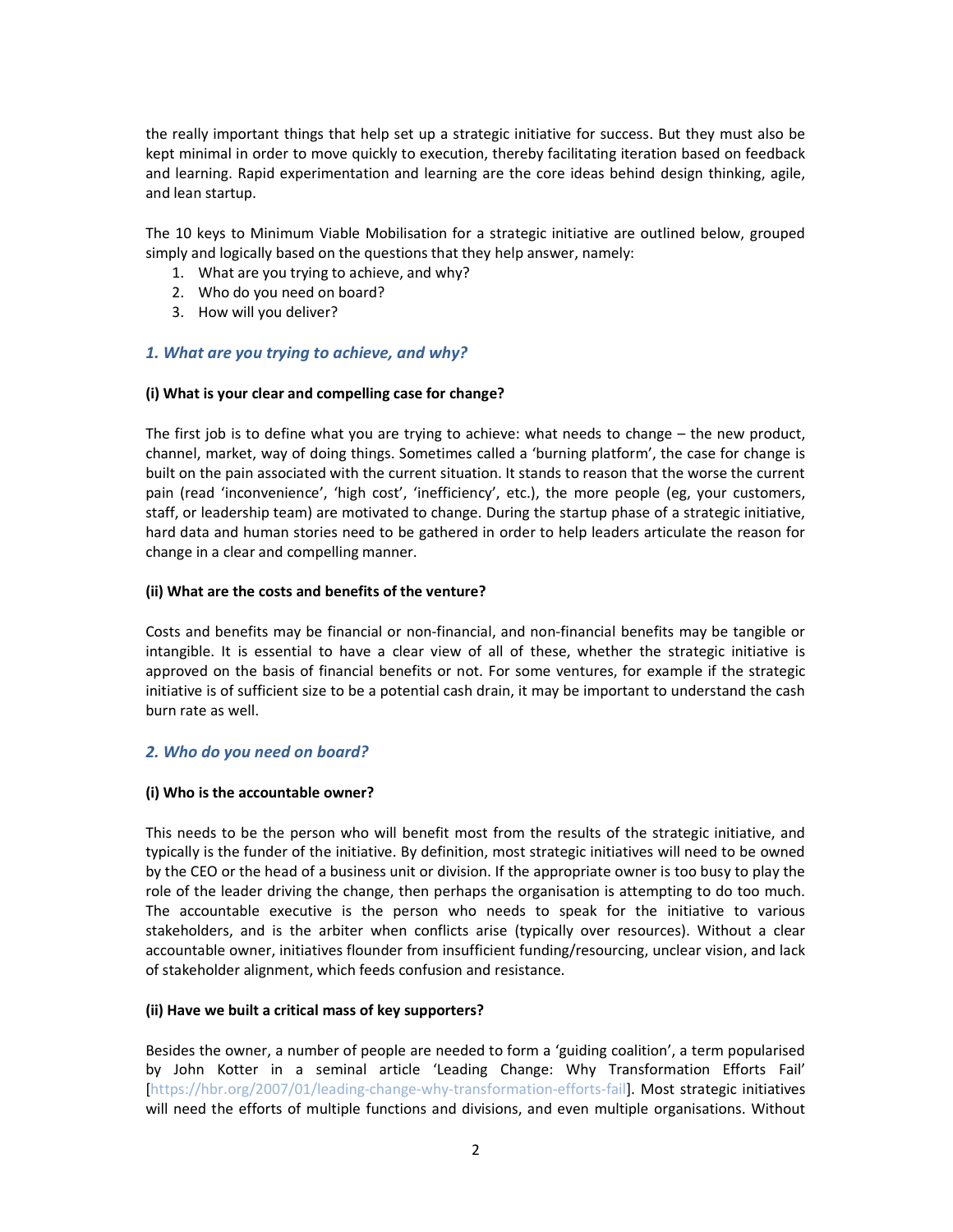someone in each function, division/business unit and organisation who exercises leadership and influence, it is difficult to rally efforts across these organisational boundaries. Sometimes it is also important to gain the support of people higher-up or lower-down in the hierarchy, or external parties such as regulators and unions. Although it is often not possible or necessary to gain the support of every single stakeholder (or stakeholder group) from the start, there needs to be a critical mass of support, and sufficient understanding of who all the key stakeholders (or stakeholder groups) are.

# (iii) Do we have the right team to deliver?

It goes without saying that the success of any strategic initiative is down to the team that's there to deliver, especially its leader. Driving change is never easy, and the quality and resilience of the team is critical to success. Especially in the early days, quality matters far more than quantity, so hire fewer but more versatile and experienced people, rather than try to build out a full team before your idea is fully developed and funded.

# 3. How will you deliver?

# (i) Have we developed a clear roadmap, and is there appropriate planning to support it?

General Dwight Eisenhower said that "plans are nothing, but planning is everything". Without a plan of activities and a roadmap towards achieving your objectives, there is no focus. However, overly detailed planning can be counterproductive as it is impossible to predict all the factors that would affect the strategic initiative at the outset. What's useful is to identify the key activities, deliverables or capabilities required, and understand how they are linked. This is what keeps the plan 'minimally viable'. If, in contrast, you just start writing out a laundry list of what needs to be done, then you will get... a laundry list.

# (ii) Do we have a realistic idea of risks?

This is an often underrated step, as it is during the mobilisation stage that you are usually best positioned to address those factors that make an initiative complex or 'inherently risky'. Depending on the organisational context, these inherent risks may include, for example, the need to use unproven technology, long duration, unsettled scope, multiple regulators, or significant customer impact. Because of their nature, you will probably never fully eliminate these types of risks. However, you can be purposeful in your planning and shaping of the strategic initiative to reduce their impact on your initiative and organisation.

# (iii) Have we thought about how we will drive behaviour change?

A strategic initiative always involves change on the part of your own organisation or that of your customers. This does not happen automatically. A minimum viable mobilisation requires you to identify the various groups that you need to influence, and define strategies to do this. Think of the different groups as different market segments, and you may well find that you need different strategies for different groups. You may also find that certain groups are natural early adopters while others might have reasons to dislike the change, and a MVM strategy would focus on these two groups. Once you've identified your target groups, study them. Contextual, empathy-driven research is common in design thinking, and this saves you time and effort in the long run in designing a robust strategy and/or initiative, thereby adhering to the philosophy of MVM.